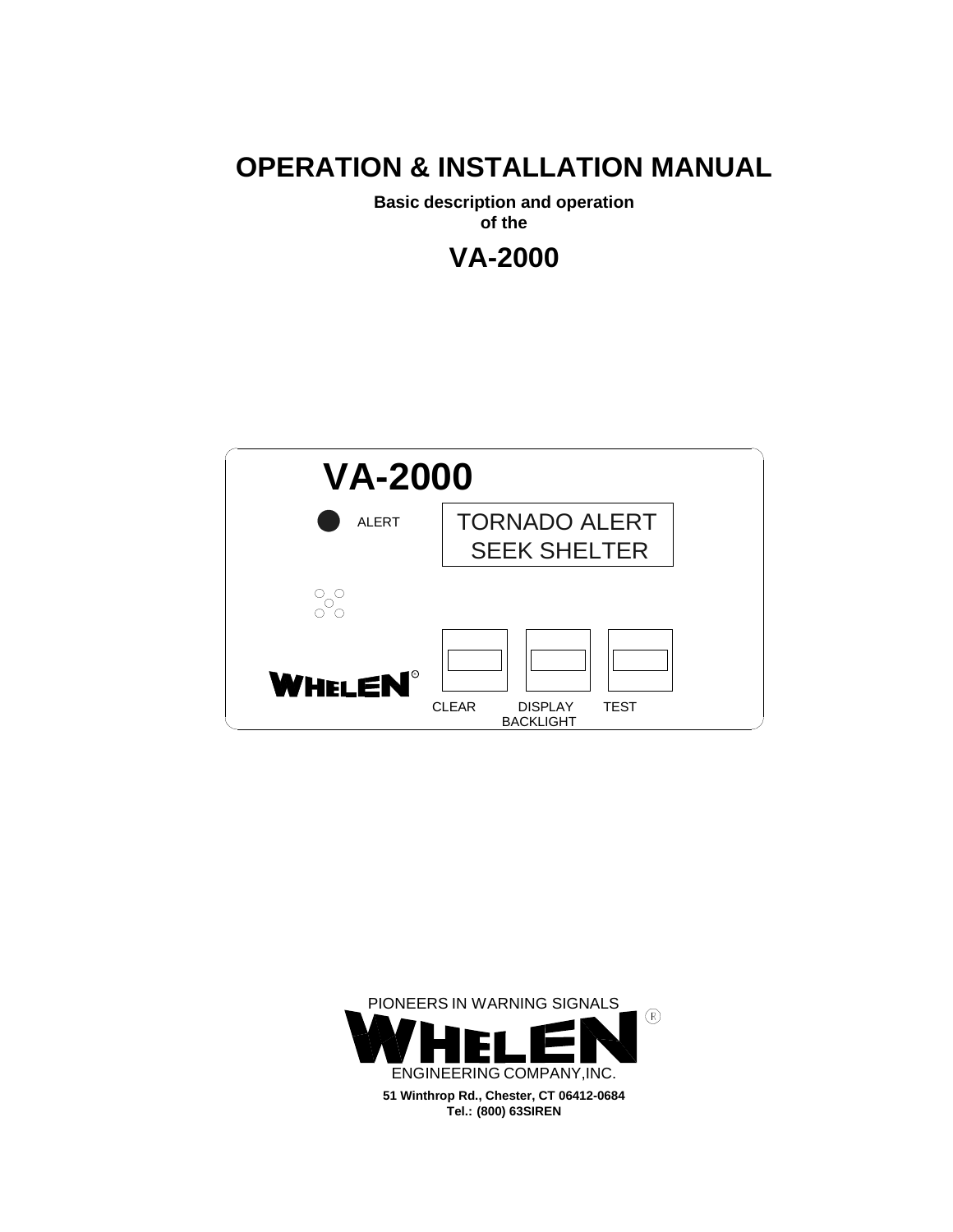## **WHELEN ENGINEERING COMPANY, Inc.**

# **VA-2000 ALERT MONITOR and MESSAGE DISPLAY**

# **OPERATION & INSTALLATION MANUAL**

The purpose of this manual is to provide operation and installation information about the use of a Whelen Engineering Company, Inc. Model VA-2000, Alert Monitor and Message Display.

Prior to reading this manual or using this product you should be familiar with Whelen Engineering's family of High Power Voice and Siren Systems.

Document # 04-0113179-01D (041511) replaces 04-0185686-01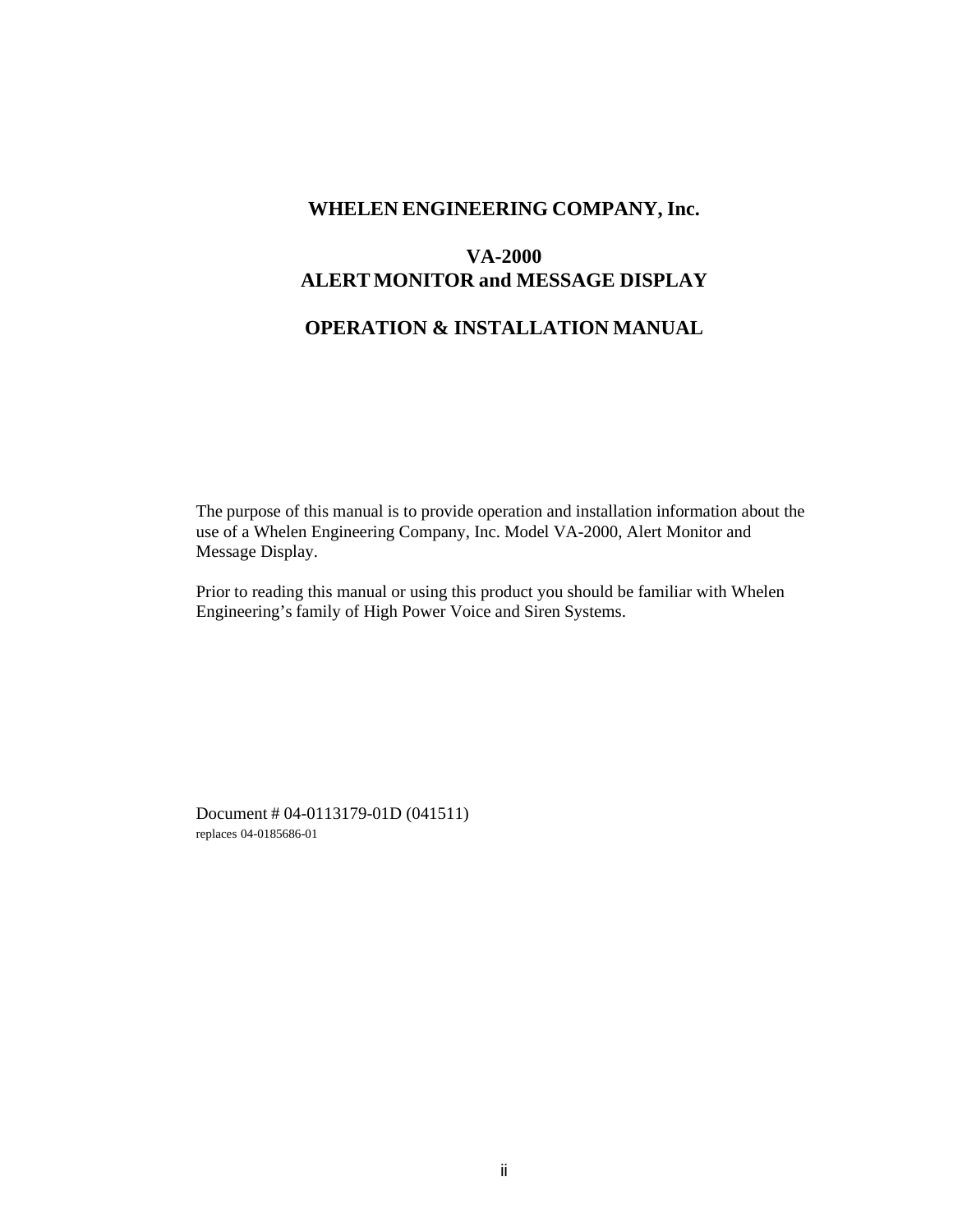The information contained herein is proprietary to the Whelen Engineering Company, Inc. No part of this manual may be reproduced, recorded or stored in a retrieval system, or transmitted, in any form without prior permission of Whelen Engineering Company, Inc.

The software described in this manual is supplied with the understanding that it may not be copied or otherwise redistributed without prior permission of Whelen Engineering Company, Inc.

All materials and specifications contained in this document are subject to change without notice.

Copyright, 1994 Whelen Engineering Company, Inc. All rights reserved. Printed in the United States of America.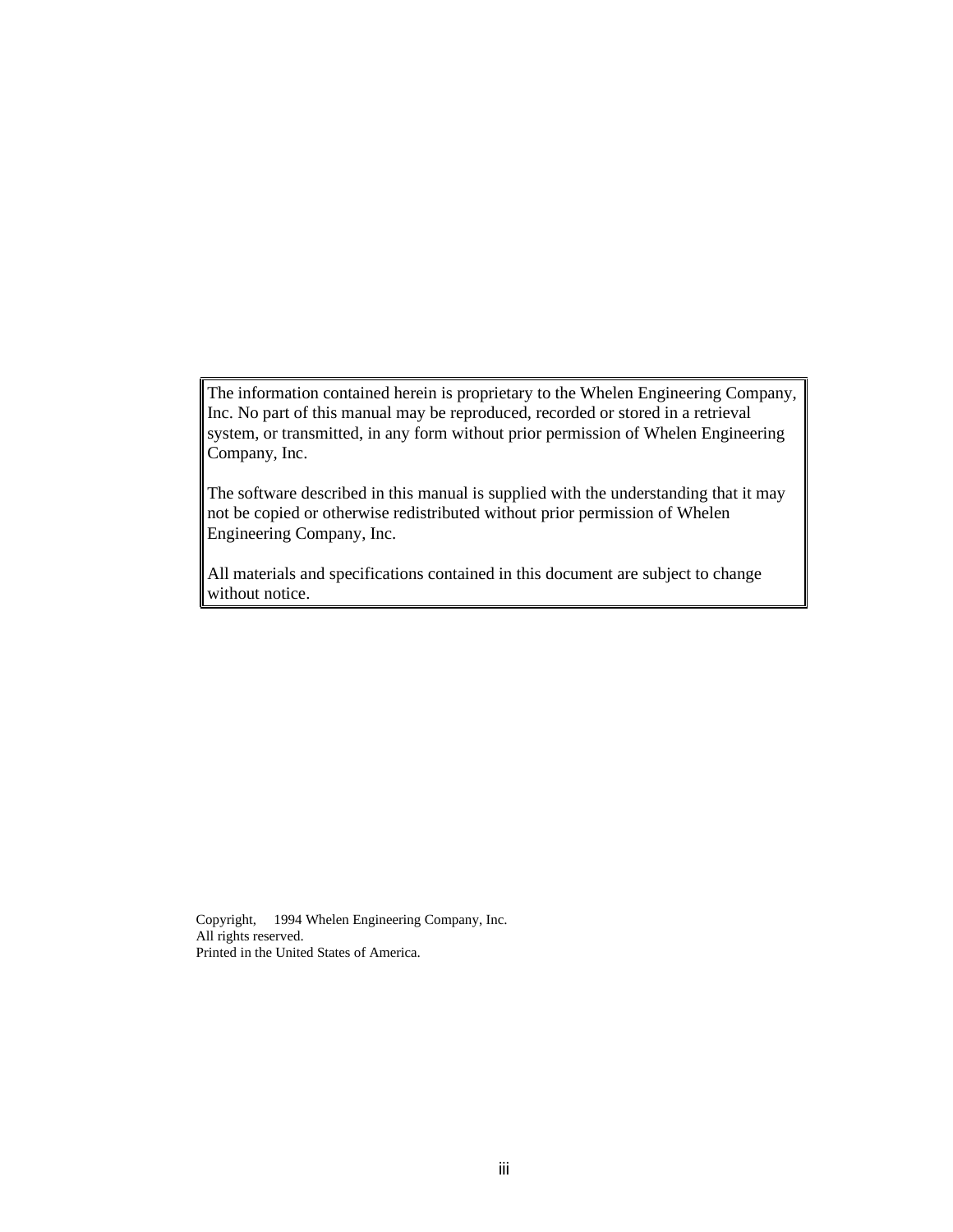# **Table of Contents**

| <b>Schematics</b>  |
|--------------------|
| <b>Work Sheets</b> |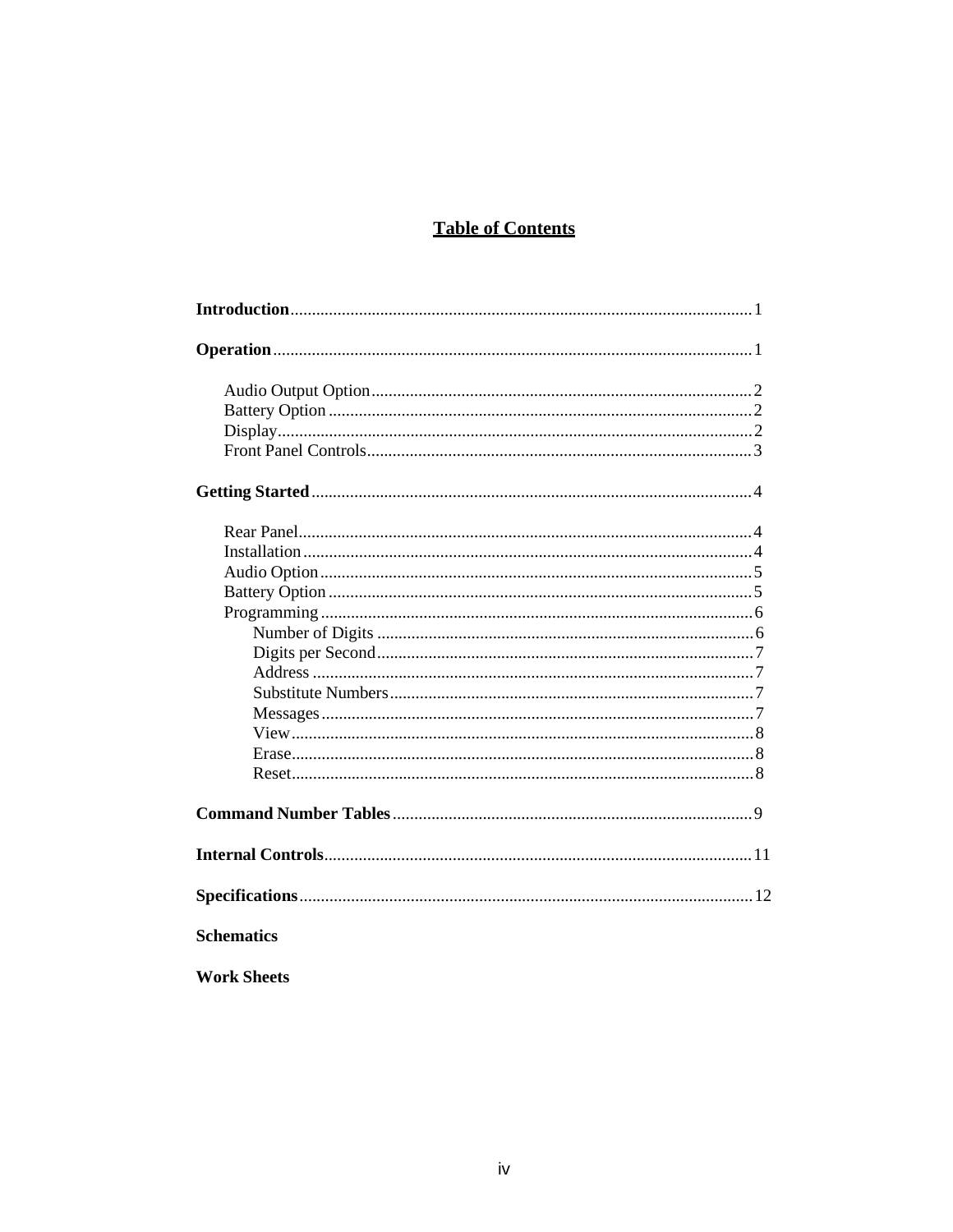## **Introduction**

The VA-2000 is a receive only Warning System Alert Monitor and Message Display. The VA-2000 is designed to follow Whelen's High Power Voice and Siren System activation command sequences, as well as other DTMF protocols. The Programming section goes into more detail about other protocols.

All Whelen DTMF format command sequences are decoded by each VA-2000 in a system. The VA-2000 reacts to particular decoded commands by sounding a warning alert tone, flashing an alert indicator and displaying one of 60 preprogrammed messages, on a 32 character display. In addition, options are available which include a relay output, an audio output path and an internal audio speaker.



The VA-2000 is a stand-alone desk top unit. It operates from a nominal 12 volt DC. A UL listed wall mount transformer is supplied for primary power. Optionally, an internal battery backup may be installed. A VA-2000 must be ordered with a radio receiver and antenna. Four different versions are offered, as follows:

| VA-2000H  | VHF high-band, | 132-174 MHz          |
|-----------|----------------|----------------------|
| VA-2000U  | UHF.           | 403-430, 450-470 MHz |
| VA-2000M8 | 800 MHz.       | 806-824, 851-869 MHz |
| VA-2000M9 | 900 MHz.       | 928-929, 952-960 MHz |
|           |                |                      |

### **Operation**

In normal operation, a VA-2000 receives and decodes a DTMF data string and produces an alerting tone for about 5 seconds. At the same time, the LCD display and backlight activates and displays the preprogrammed message. The red LED on the front of the VA-2000 also starts to flash. If the audio option is installed, the audio monitoring path to the speaker is turned on, the output relay is activated and audio is switched on at the audio output connector at the rear of the VA-2000. The display, LED and relay (if installed) remain active until one of the following occur:

- 1. The CLEAR pushbutton switch on the front panel is pressed.
- 2. A Clear (or Cancel) command is received and decoded.
- 3. A three minute time out occurs. (Refer to Internal Dip Switches 2 and 3)

Note: Clear (or Cancel) commands 00,10 and 30 will clear all siren system activity and return the VA-2000 to Stand-by Mode. Clear command 20 will only clear siren system activity. It will not clear VA-2000 activity.

During the 5 second alert period, the VA-2000 will respond to a new received command. If the received DTMF string is decoded as a valid command, the VA-2000 starts a new 5 second alert period and displays the new message.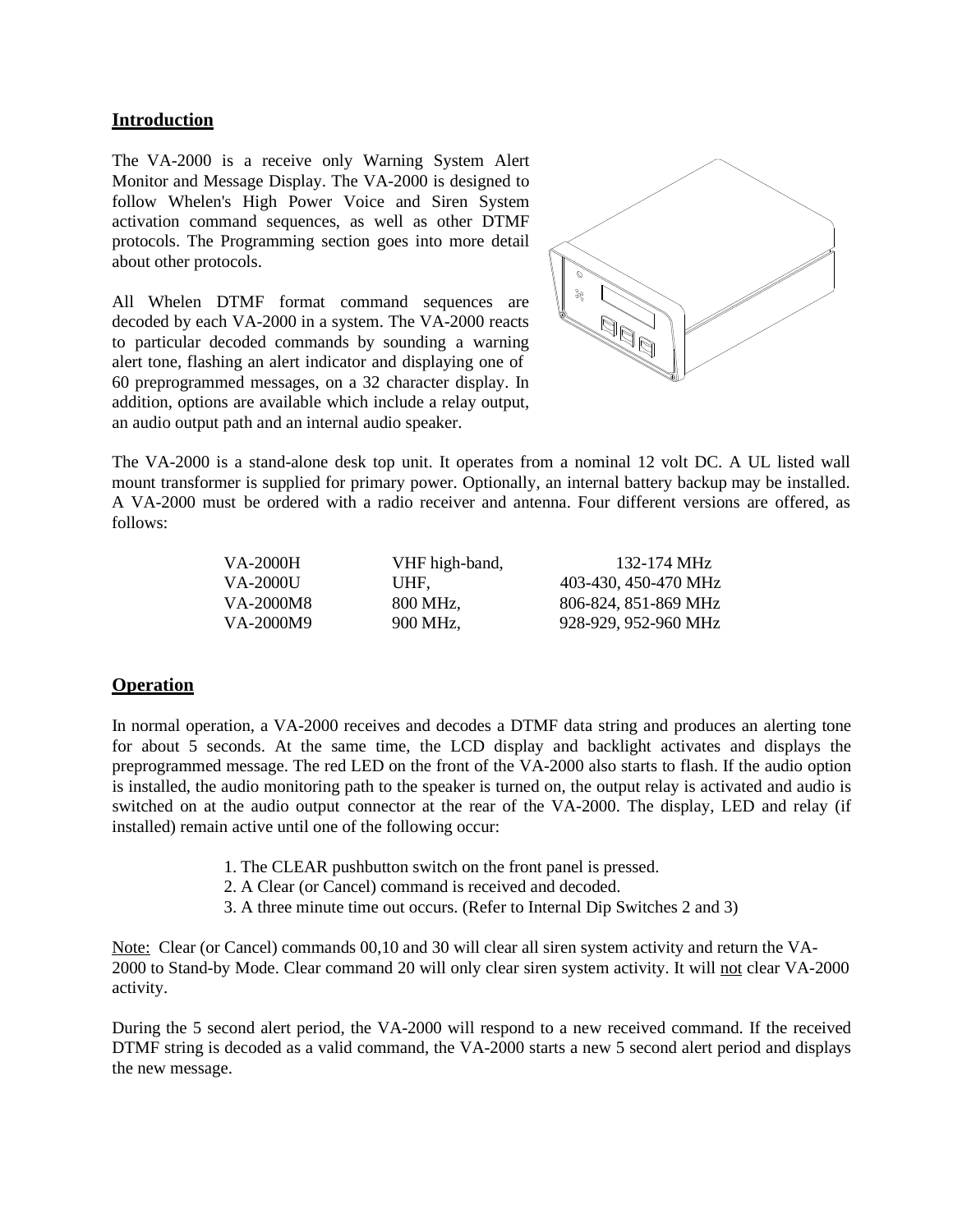#### **Audio Output Option**

The Audio Output option consists of a relay, an audio output path and an internal speaker. The relay consists of a common pin, a Normally Open contact and a Normally Closed contact. The contacts are rated at 1 Amp. Refer to the Specifications for details. The audio output path consists of a 600 transformer coupled output, with rear panel level setting. In addition, a 1 watt internal speaker is installed, for live audio, with a rear panel volume setting.

#### **Battery Option**

Full battery operation is an optional feature of a VA-2000. The unit may be equipped with an internal Geltype, maintenance free, sealed battery. Typically, there is sufficient battery capacity for 30 minutes of warning at the end of a 24 hour AC power interruption. Dip Switches 2 and 3 may be used to conserve battery capacity, to further ensure warning capability during AC power interruptions. The battery option includes a higher voltage wall mount transformer, to insure proper charging levels.

#### **Display**

The VA-2000 includes a low power, 32 character, Liquid Crystal Display (LCD), with LED backlighting. The backlight improves the display viewing angle during normal ambient lighting conditions and allows for viewing when there is no ambient light available. During normal standby conditions, the display reads "STAND BY MODE" and the backlight is off.

However, if the internal battery backup option is installed, the standby message may be different. The "BATTERY IS IN GOOD CONDITION" message will be displayed if the wall mount transformer is plugged in to an active 115 VAC outlet, the battery is in good condition and the rear panel battery switch is in the ON position.

If the battery is properly charged and the rear panel battery switch is ON, but the wall mount transformer is disconnected, or the AC outlet is off, the display will read " STAND BY MODE " .

If the battery is properly charged and the wall mount transformer is plugged in to an active AC outlet, but the rear panel battery switch is OFF, the display will read " BATTERY SWITCH IS TURNED OFF" .

Upon receipt of a valid command, the LED backlight is turned on and the appropriate message appears. A message may be up to 96 characters long. Messages with more than 32 characters are displayed in a paged mode, where each 32 character page is displayed for approximately 3 seconds.

A four position Dip Switch is located inside the VA-2000. Switches 2 and 3 are used to control the backlighting and optional output for power conservation purposes. Dip Switch functions are explained in a later section.

A red LED alert indicator flashes upon receipt of a valid command, and remains flashing until the Clear button is pressed or a Cancel command is decoded.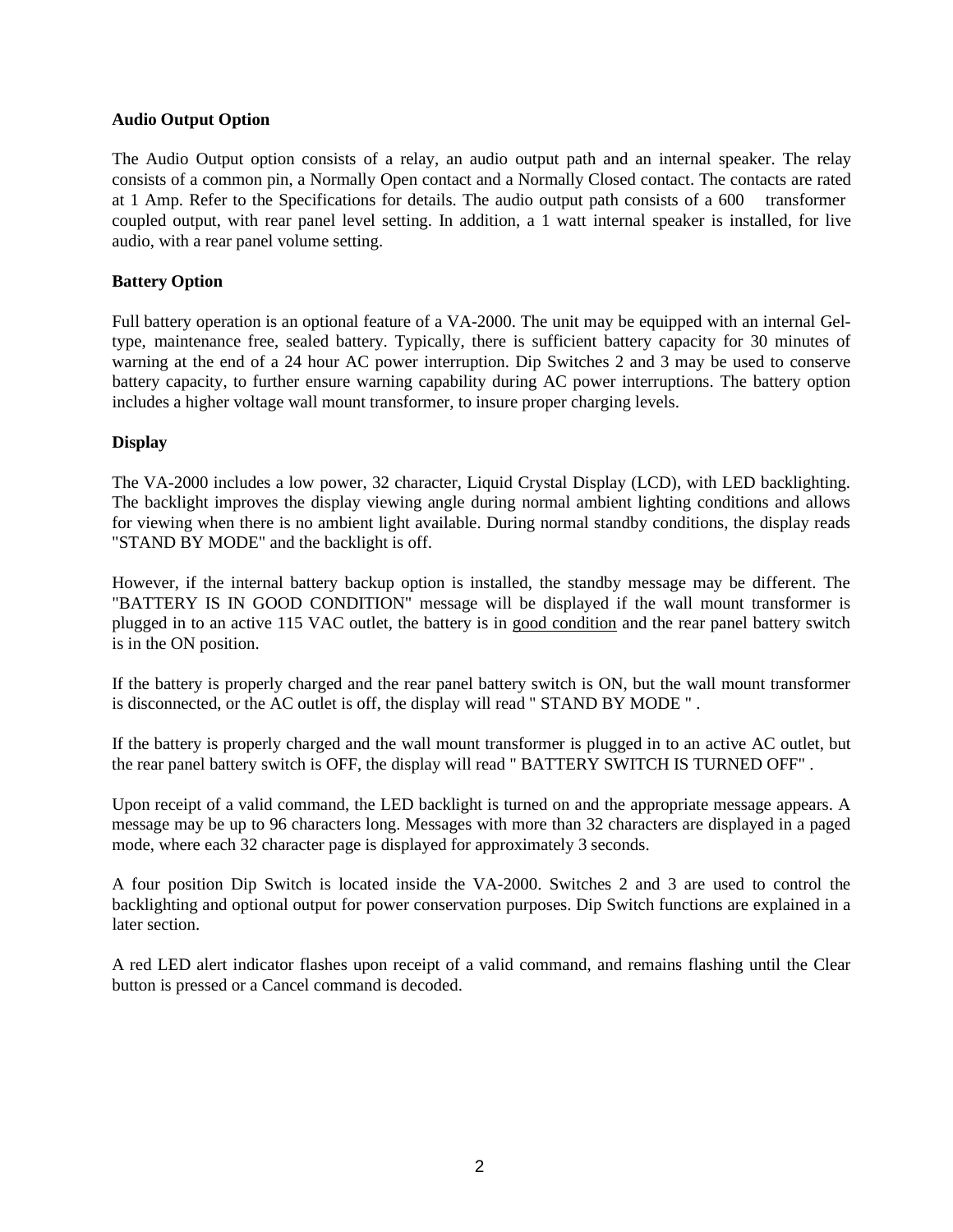## **Front Panel Controls**

There are three pushbutton switches on the front panel of the VA-2000, The switch functions are shown in the following table:

| SWITCH                             | <b>FUNCTION</b>                                                                                                                                                                                                                                                                                                                                                           |
|------------------------------------|---------------------------------------------------------------------------------------------------------------------------------------------------------------------------------------------------------------------------------------------------------------------------------------------------------------------------------------------------------------------------|
| <b>CLEAR</b>                       | Pressing this pushbutton will clear the active message on the<br>display, turn off the flashing LED and silence the alert tone. If<br>the audio option is installed, the speaker and audio output are<br>turned off and the relay output is deactivated.                                                                                                                  |
| <b>DISPLAY</b><br><b>BACKLIGHT</b> | Pressing this pushbutton activates or deactivates the backlight<br>for the LCD display. This allows the user to view a message if e<br>the backlighting has timed out and turned off after three<br>minutes, because of the Dip Switch setting.                                                                                                                           |
|                                    | (Refer to Internal Controls for Dip Switch descriptions)                                                                                                                                                                                                                                                                                                                  |
| <b>TEST</b>                        | Pressing this pushbutton will cause the VA-2000 to enter into a<br>Test Mode. The VA-2000 will emit a 5 second alert tone, flash<br>the LED, turn on the backlight and display the area code and<br>address code, and the wildcard settings of the unit. If installed,<br>the optional relay, speaker and audio output are also activated<br>for approximately 5 seconds. |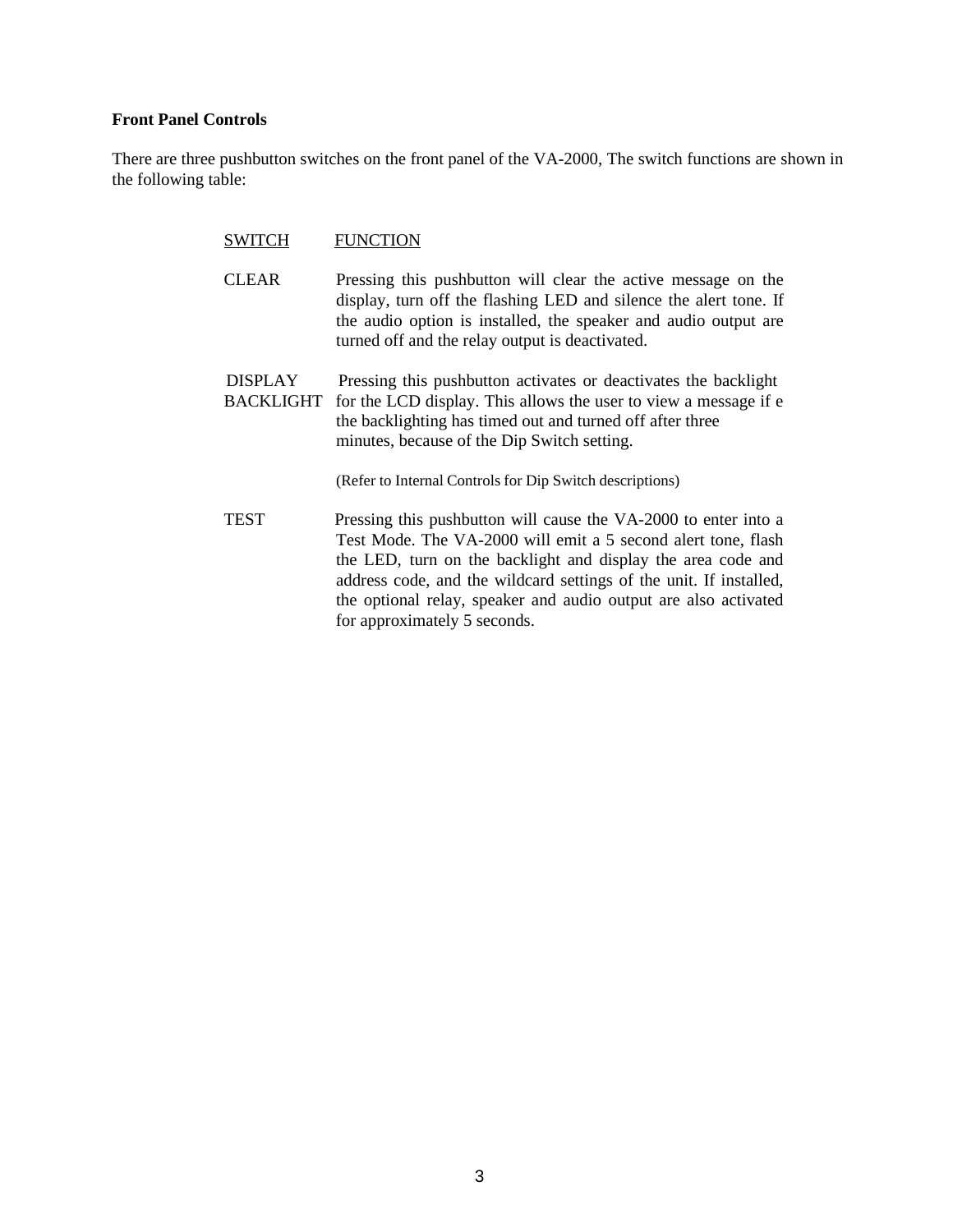## **Getting Started**

Read this section to become familiar with the installation and set-up requirements of the VA-2000. Some of the discussion pertains to options that may not be installed, therefore these sections may be skipped.

#### **Rear Panel**

All VA-2000 models are equipped with an "ANTENNA'' connector, a wall mount transformer "POWER" connector and a two position "SERIAL IN" connector. The "SERIAL IN" connector is used for programming the VA-2000, as described in a later section.



In addition, a number of optional features may be present. These include a relay closure and an audio output path through a five position "AUDIO" connector, as part of the Audio Output option, plus "LEVEL" and "VOL." controls for audio. For the Battery Back-up option, a "BATTERY ON OFF" switch and a "CHARGER POWER" connector are included.

### **Installation**

Select a location for the VA-2000 where it can be seen and heard. Be sure that the LCD display is readable. A 115 volt AC outlet is required. It is important to have room for the antenna and clearance around the antenna of at least one foot, to avoid any problems with reception.

Connect the antenna to the ANTENNA connector on the rear panel. Connect the standard wall mount transformer to the POWER connector, in the upper left of the rear panel. If the Battery option is installed, then connect the wall mount transformer at the CHARGER POWER connector in the lower right of the rear panel.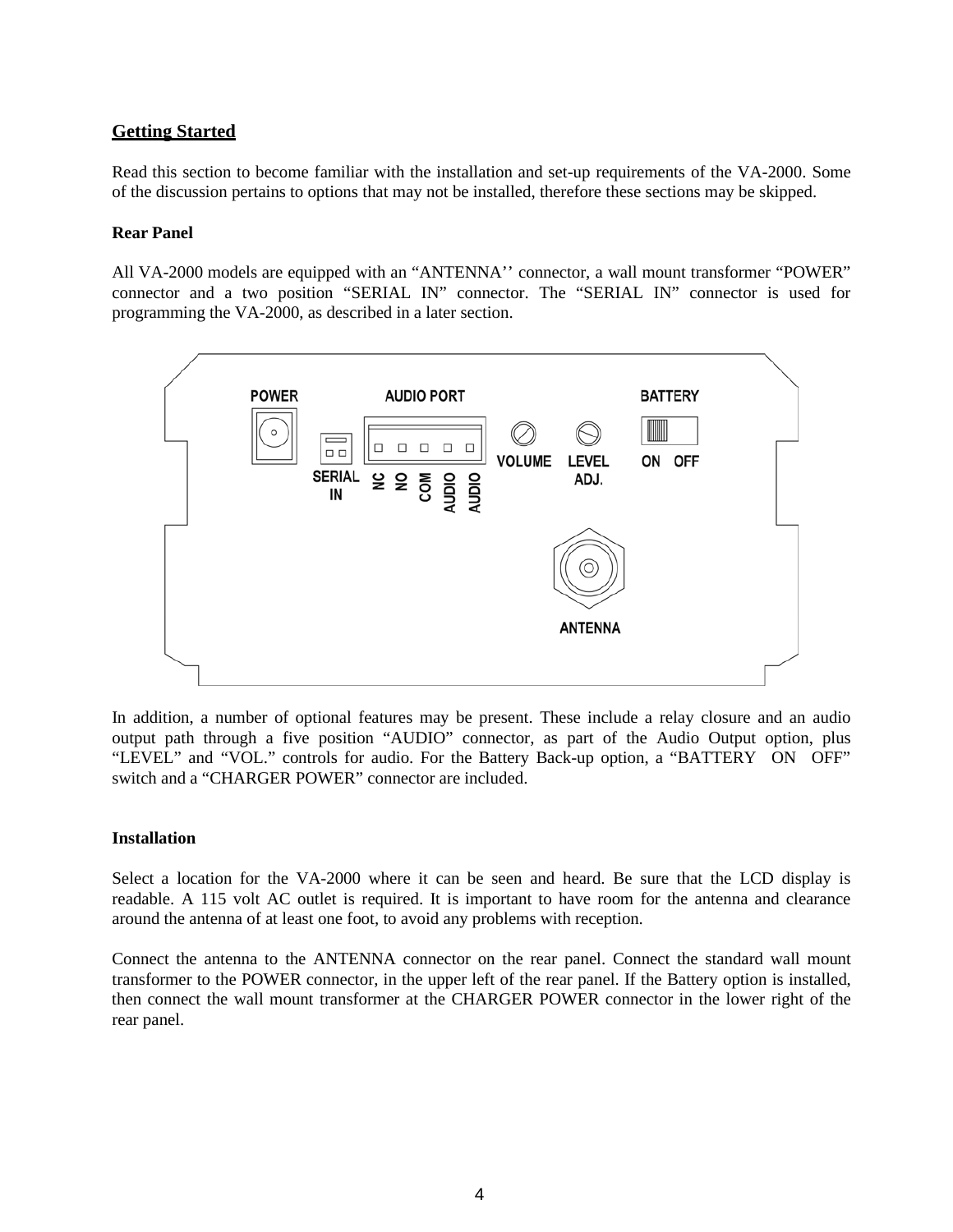#### **Audio Option**

The optional relay output consists of a Normally-Open 1 Amp contact closure and a Normally-Closed 1 Amp contact closure. The list gives the connector pinouts.

| Function            | Pin Number       |
|---------------------|------------------|
| <b>Relay Common</b> | Pin <sub>3</sub> |
| Relay N.C.          | Pin 1            |
| Relay N.O.          | Pin <sub>2</sub> |

As previously described, the relay activates when the VA-2000 receives a valid command, and remains active until one of the following occur:

- 1. The CLEAR pushbutton switch is pressed.
- 2. A Clear (or Cancel) command is received and decoded.
- 3. A three minute time out occurs (if  $DS$  3 = On).

The optional audio output connection provides a path for the audio information received via the radio receiver. The audio output is essentially the same as the audio at the internal speaker, except that each has its own rear panel level adjustment. A small screwdriver may be used to adjust the audio path level at the recessed potentiometer labeled "LEVEL" or the internal speaker volume at the potentiometer labeled "VOL.". The audio output path is supplied through a 600 ohm audio transformer. The connector pinout is below.

| <b>Function</b> | Pin Number       |
|-----------------|------------------|
| Audio           | Pin <sub>5</sub> |
| Audio Return    | Pin 4            |

The audio output remains active until:

- 1. The CLEAR pushbutton switch is pressed.
- 2. A Clear (or Cancel) command is received and decoded.
- 3. A three minute time out occurs (if Dip Switch  $3 = On$ ).

#### **Battery Option**

A small battery disconnect slide switch is provided at the rear panel. This switch provides a means of completely disconnecting the battery from the circuit to conserve battery capacity, typically during shipping or storage. This switch is intended for factory use or trained service personnel only. This switch is not to be used as an On/Off switch.

**Note**: The normal standby display message is "BATTERY IS IN GOOD CONDITION". If this message does not appear, the battery is either charging ,there is no AC power or there is a problem with the VA-2000. If the battery is charging, the message will be " STAND BY MODE ".

## **The "BATTERY ON OFF" slide switch must be in the On position during operation of the VA-2000.**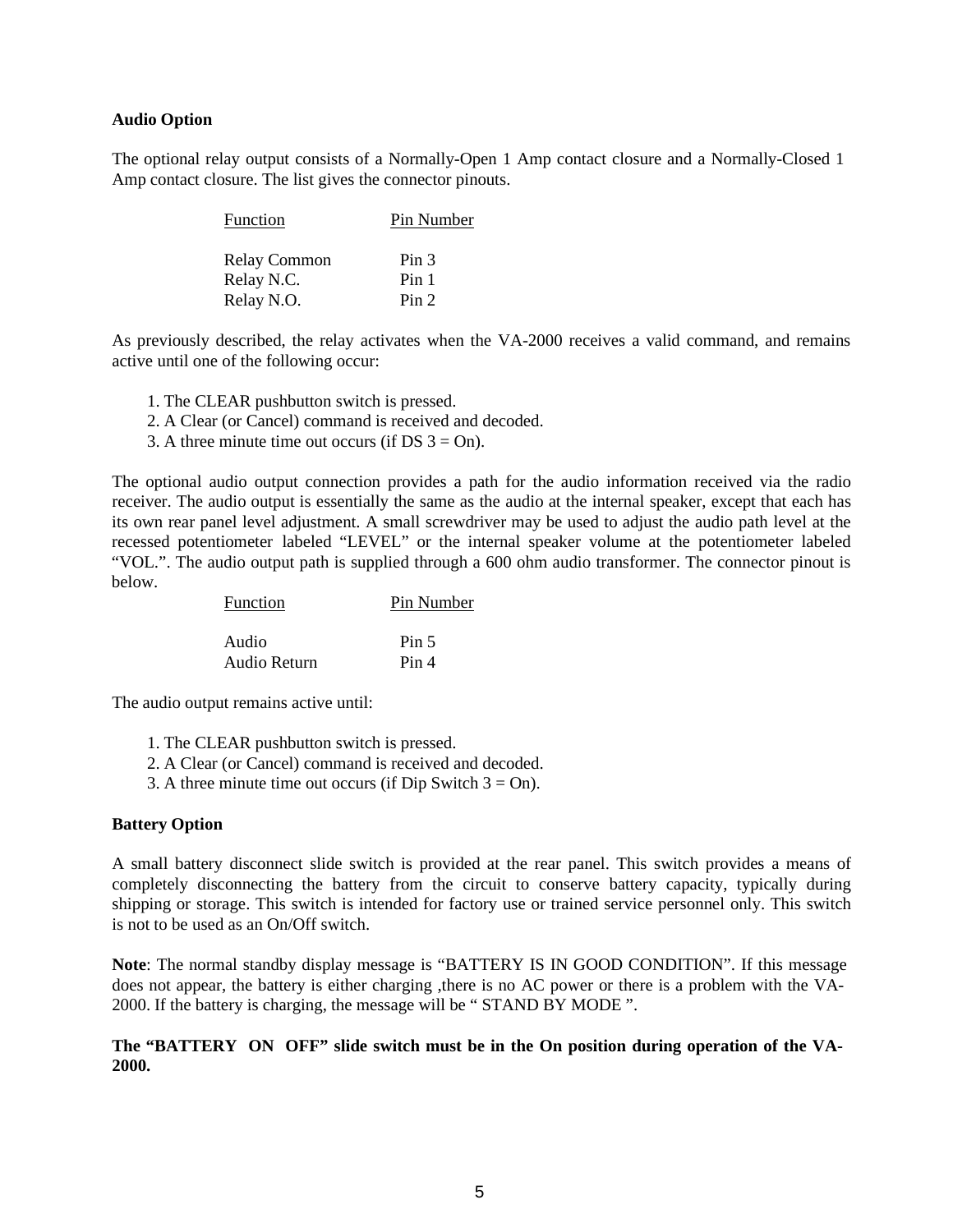## **Programming**

The following VA-2000 parameters are programmable:

Numbers of digits to decode Digits per second Address Substitute numbers (wild cards) Messages

The VA-2000 is programmed through a two position connector, on the rear panel. The unit is programmed via an RS-232 receive signal, using standard ASCII data from a personal computer. The PC is used in a simple communication protocol. A programming cable kit, Model VA2PKIT, part # 46-0945805-00, is available to simplify the PC to VA-2000 wiring.

To start programming the VA-2000:

- 1. Connect the PC to the VA-2000.
- 2. Turn on the PC and VA-2000.
- 3. Enter a communication program.
- 4. Program the following parameters.

In general, each entry starts with an upper-case letter that designates a function, followed by an equals sign, then an entry and finally the ENTER key.

Note that the character before the equal sign must be upper-case.

### **Number of Digits**

The total number of digits to decode may be from 3 to 8 for touch-tone data, Whelen 8 digit or Whelen 10 digit. In the case of touch-tone data and Whelen 8 digit data, the leading digits are the address and the last digit is the command. For example, in a 6 digit data string, the first 5 digits are the address. In Whelen 10 digit data, the first 7 digits are area code and address.

To program the number of digits to decode, enter one of the following:

| $C=T3$   | for touch-tone 3 digits. |
|----------|--------------------------|
| $C = T4$ | for touch-tone 4 digits. |
| $C=T5$   | for touch-tone 5 digits. |
| $C = T6$ | for touch-tone 6 digits. |
| $C = T7$ | for touch-tone 7 digits. |
| $C = T8$ | for touch-tone 8 digits. |
| $C=8$    | for Whelen 8 digits.     |
| $C=10$   | for Whelen 10 digits.    |
|          |                          |

*Remember to use upper-case letters.*

The number of digits default setting, in the VA-2000, is Whelen 10 digit protocol.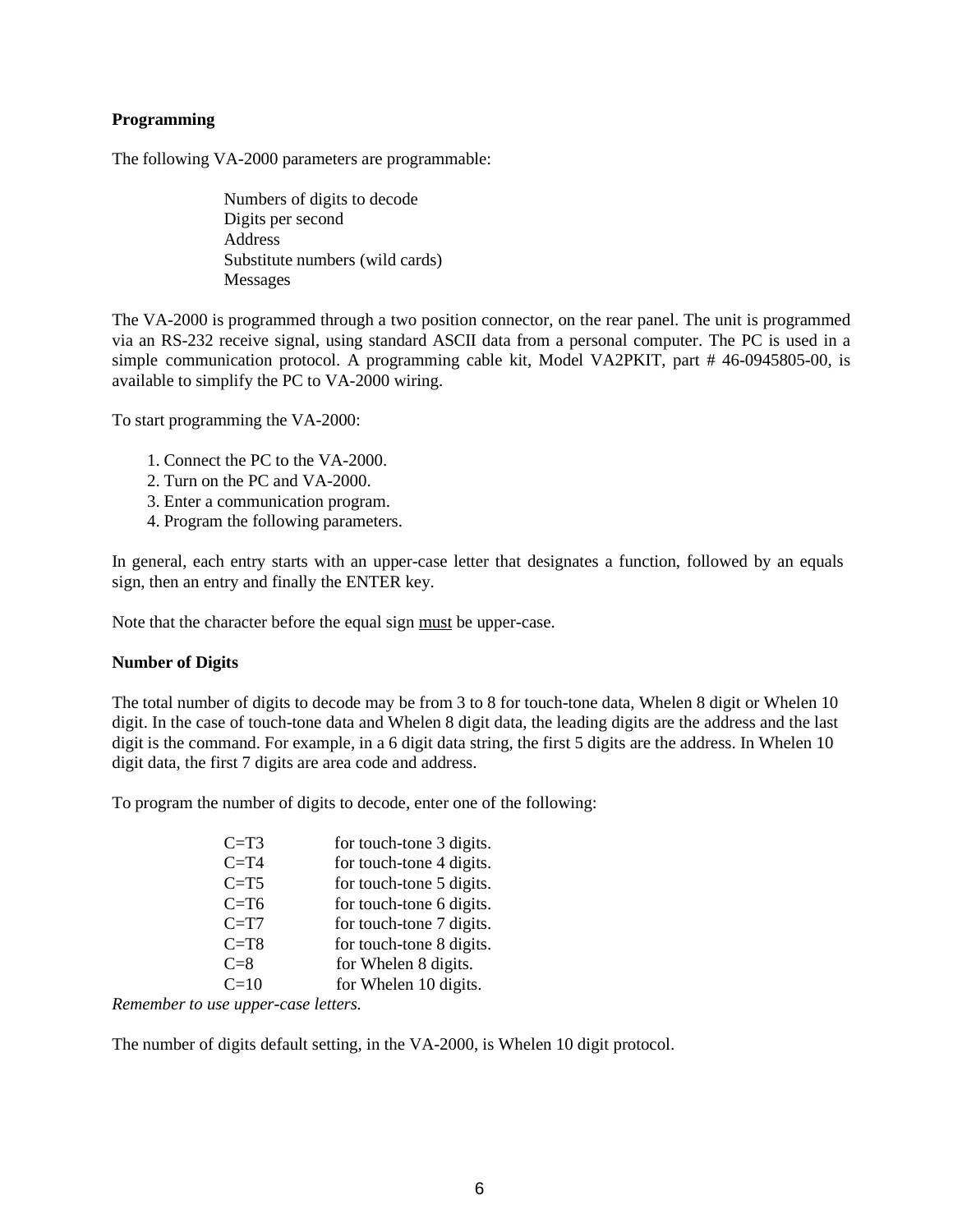## **Digits per Second**

The number of digits per second defines the timing of the data string. The digits per second may be from 1 to 15. For example, assume a digit on time of 125 ms and digit off time of 125 ms for a total digit time of 250 ms. Therefore, the number of digits per second equals 4.

To program the number of digits per second, type  $D=n$ , where  $n = 1$  to 9, A, B, C, D, E or F. Characters A through F are hexadecimal values representing 10 through 15; for example,  $A = 10$ ,  $B = 11$ , etc.

For example, for 10 digits per second, type D=A and press ENTER.

The digits per second default in the VA-2000 is for Whelen 10 digit protocol.

### **Address**

The address may be programmed to any of the 16 DTMF pairs. The address may be factory programmed, if the appropriate information is supplied with the order.

To program the address, type A=address, where address  $= 2$  to 7 characters.

Whelen 10 digit example:

If the area code = 123 and the address = 4567, type  $A=1234567$  and press ENTER.

Touch-tone 5 digit example:

If the address  $= 9876$ , type A=9876 and press ENTER.

The default setting is 1234567.

### **Substitute Numbers**

The VA-2000 may be programmed to respond to group calls by programming the unit to respond to a substitute number, or a "wild card". A substitute number may be programmed into any or all positions of the address. The # symbol is used to represent a substitute number.

To program a substitute number, type W=98## and press ENTER.

For example, assume a Whelen 10 digit protocol, and the VA-2000 is to respond to all addresses. Also assume an area code of 123. The entry would be W=123#### and press ENTER.

The number of characters after the equal sign must be the same as the number of Address digits (ie. 2 to 7).

The default is no wildcards. Note: the display only displays 0's and #'s.

### **Messages**

For Whelen 10 digit protocol, one to sixty messages may be programmed. For all other protocols, up to 15 messages may programmed. An individual message may be up to 96 characters, however, the total number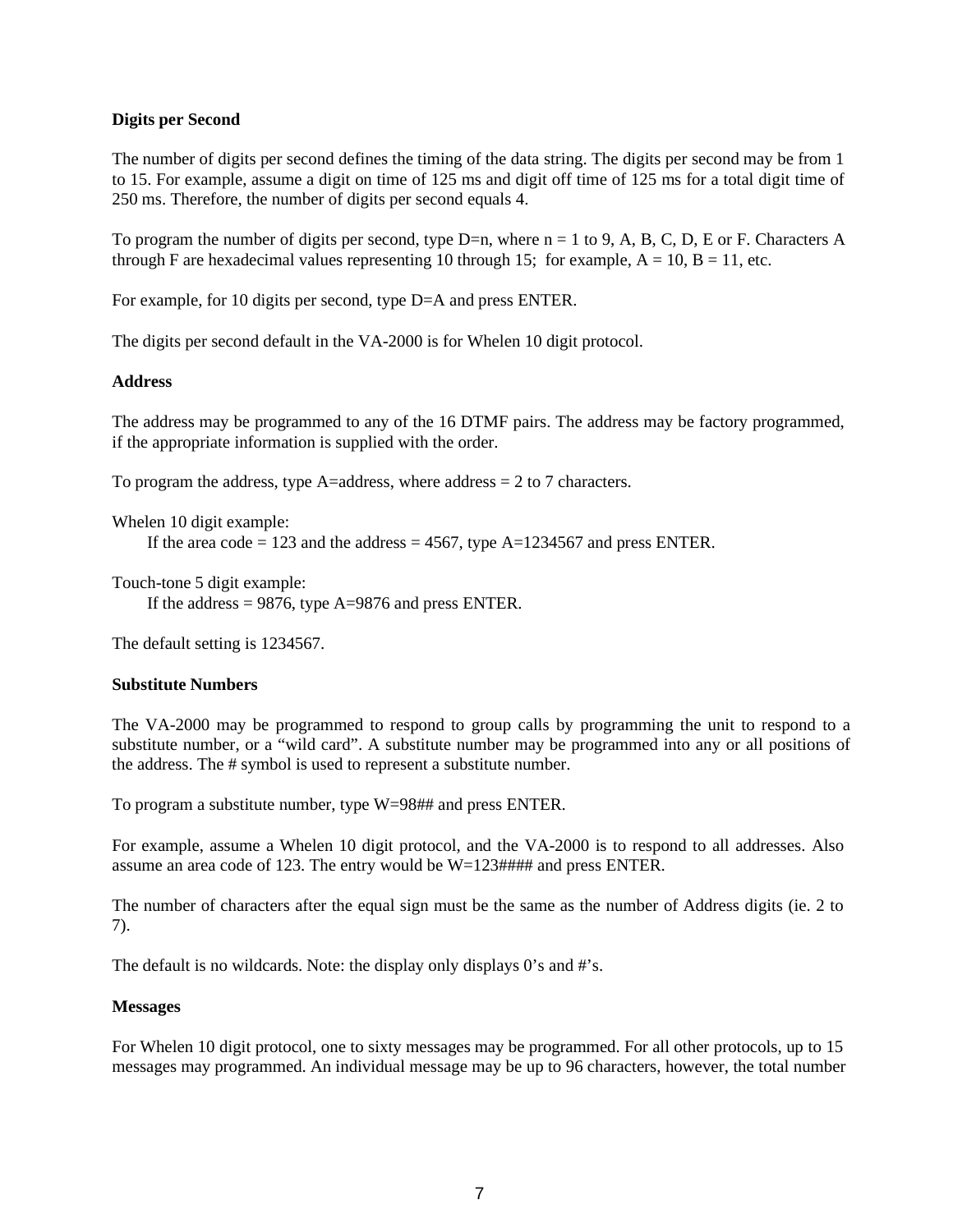of characters must not exceed 1500. The display consists of 32 positions, therefore, messages greater 32 characters require a second or third "page".

Messages may be upper or lower case characters. Consideration must be should be given to the final position of the characters on the screen, to minimize splitting of words between lines or pages. A "Message Display Work Sheet" is included to help with message layout.

For 3 to 8 digit protocols, Message 1 will be displayed when a DTMF 1 is decoded in the command position, Message 2 will be displayed when a DTMF 2 is decoded in the command position, etc.

For Whelen 10 digit protocol, refer to the Table on the next page, for a breakdown of message numbers versus commands.

To program a message, type Mn=The message and press ENTER, where  $n = 1$  to 15 (or 1 to 60, for 10 digit protocol).

For example, M1=This is a test of the and only a test and press ENTER.

There are additional functions that may be performed through the PC. These are:

View a Message Erase a Message Reset to Defaults

#### **View**

To view a message, on the PC, simply type Vn= and press ENTER, where n is the desired message number.

#### **Erase**

To erase a message, in the VA-2000, simply type En= and press ENTER, where n is the desired message number.

#### **Reset**

Typing R= and pressing ENTER will cause a VA-2000 programming parameter reset. This function resets the VA-2000 to the default conditions and it clears all programmed messages. Following this command the programming parameters are:

> Number of Digits  $= 10$ Digits per Second  $=$  F  $Address = 1234567$ Substitute Numbers = none Messages = all messages are cleared

**Important: The reset process takes about 25 seconds. Do not press any Front Panel Controls during this time.**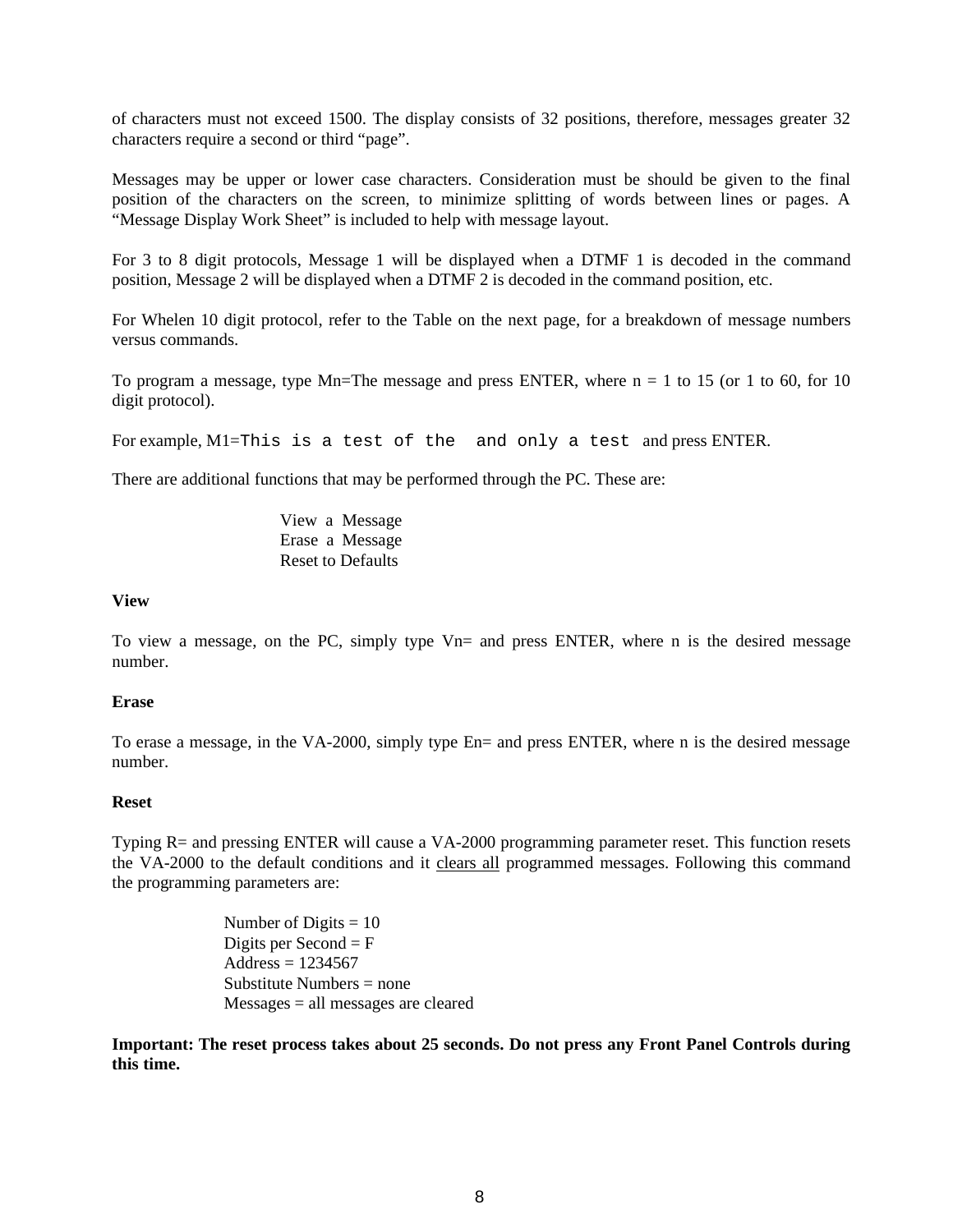#### **COMMAND NUMBER TABLES**

The following tables show the relationship between Whelen Siren System commands and VA2000 messages. For instance, if a DTMF command of 01 is received by a VA-2000, then M1 (message 1) is displayed. At the same time, a remote siren will receive and decode the DTMF command of 01 as the Wail Tone. Therefore, it would be logical to make sure that message 1 relates to the Wail Tone. Another example are the Digital Voice Messages. From the table, notice that Digital Voice Message 1 and M49 correspond to DTMF command 31. In this case it would be logical to relate message 49 to Digital Voice Message 1.

For Whelen 10 digit protocol -

| <u>Message #</u> | <b>Siren System Command</b> | <u>Command #</u> |
|------------------|-----------------------------|------------------|
| M1               | Wail                        | 01               |
| M <sub>2</sub>   | Attack                      | 02               |
| M3               | Alert                       | 03               |
| M4               | <b>Public Address</b>       | 04               |
| M <sub>5</sub>   | Air-Horn                    | 05               |
| M6               | Hi-Lo                       | 06               |
| M <sub>7</sub>   | Whoop                       | 07               |
| M8               | Noon Test                   | 08               |
| M9               | North                       | 09               |
| M10              | East                        | 0A               |
| M11              | South                       | 0 <sub>B</sub>   |
| M12              | West                        | 0 <sup>C</sup>   |
| M13              | Clockwise                   | 0 <sub>D</sub>   |
| M14              | <b>Counter Clockwise</b>    | 0 <sub>E</sub>   |
| M15              | <b>Silent Test</b>          | 0F               |
| M17              | Digital Voice Message 13    | 11               |
| M18              | Digital Voice Message 14    | 12               |
| M19              | Digital Voice Message 15    | 13               |
| M20              | Digital Voice Message 16    | 14               |
| M21              | <b>Rotor Position</b>       | 15               |
| M22              | Counter                     | 16               |
| M23              | <b>Clear Counter</b>        | 17               |
| M24              | Arm System                  | 18               |
| M25              | Dis-arm System              | 19               |
| M26              | Siren On                    | 1A               |
| M27              | Siren Off                   | 1B               |
| M28              | Signal/Noise Request        | 1 <sup>C</sup>   |
| M29              | Signal/Noise Status         | 1D               |
| M30              | <b>Test Clear</b>           | 1E               |
| M31              | <b>Status Request</b>       | 1F               |
| M33              | Battery/AC                  | 21               |
| M34              | Battery/Temperature         | 22               |
| M35              | <b>Instant Status</b>       | 23               |
| M36              | <b>Transmit Off</b>         | 24               |
|                  |                             |                  |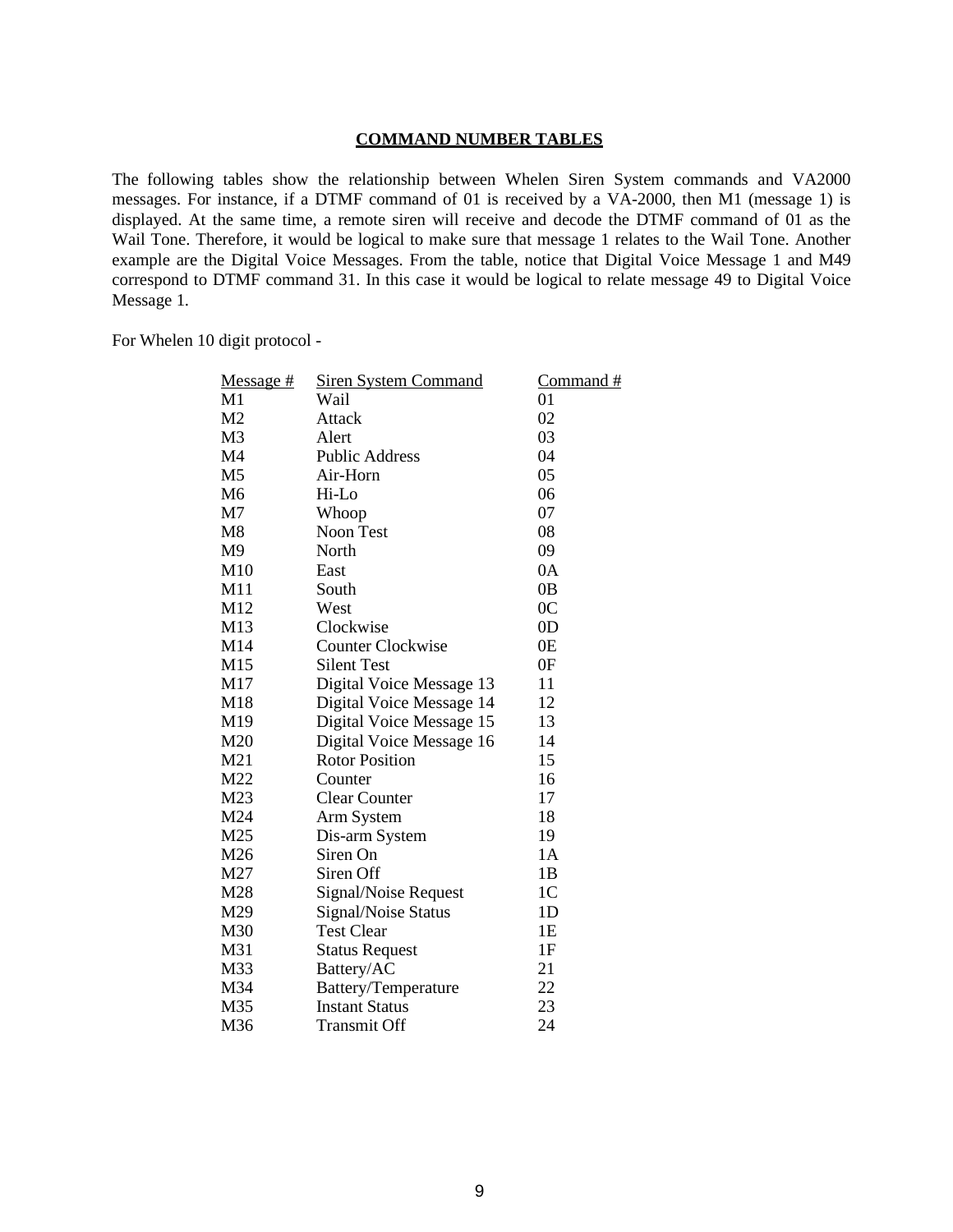| not used                 | 25                                                   |
|--------------------------|------------------------------------------------------|
| not used                 | 26                                                   |
| Wind Shift               | 27                                                   |
| Reset wind & temp.       | 28                                                   |
| Reset rainfall           | 29                                                   |
| Weather                  | 2A                                                   |
| Temperature              | 2B                                                   |
| Wind                     | 2C                                                   |
| Rainfall                 | 2D                                                   |
| Humidity                 | 2E                                                   |
| <b>Barometer</b>         | 2F                                                   |
| Digital Voice Message 1  | 31                                                   |
| Digital Voice Message 2  | 32                                                   |
| Digital Voice Message 3  | 33                                                   |
| Digital Voice Message 4  | 34                                                   |
| Digital Voice Message 5  | 35                                                   |
| Digital Voice Message 6  | 36                                                   |
| Digital Voice Message 7  | 37                                                   |
| Digital Voice Message 8  | 38                                                   |
| Strobe On                | 39                                                   |
| Strobe Off               | 3A                                                   |
| Digital Voice Message 9  | 3B                                                   |
| Digital Voice Message 10 | 3 <sup>C</sup>                                       |
|                          | 3D                                                   |
|                          | 3E                                                   |
| <b>Active Status</b>     | 3F                                                   |
|                          | Digital Voice Message 11<br>Digital Voice Message 12 |

Note: The Clear (or Cancel) commands 00,10 and 30 will clear all siren system activity and return the VA-2000 to Stand-by Mode. Clear command 20 will only clear siren system activity. It will not clear VA-2000 activity. These commands correspond to M0, M16, M32 and M48.

For Whelen 8 digit protocol -

| Siren System Command  | Command #     |
|-----------------------|---------------|
| Wail                  |               |
| Attack                | 2             |
| Alert                 | 3             |
| <b>Public Address</b> | 4             |
| Air-Horn              | 5             |
| $Hi$ -Lo              | 6             |
| Whoop                 | 7             |
| Noon Test             | 8             |
| North                 | 9             |
| East                  | A             |
| South                 | B             |
| West                  | $\mathcal{C}$ |
| Clockwise             | D             |
| Counter Clockwise     | E             |
| <b>Silent Test</b>    | F             |
|                       |               |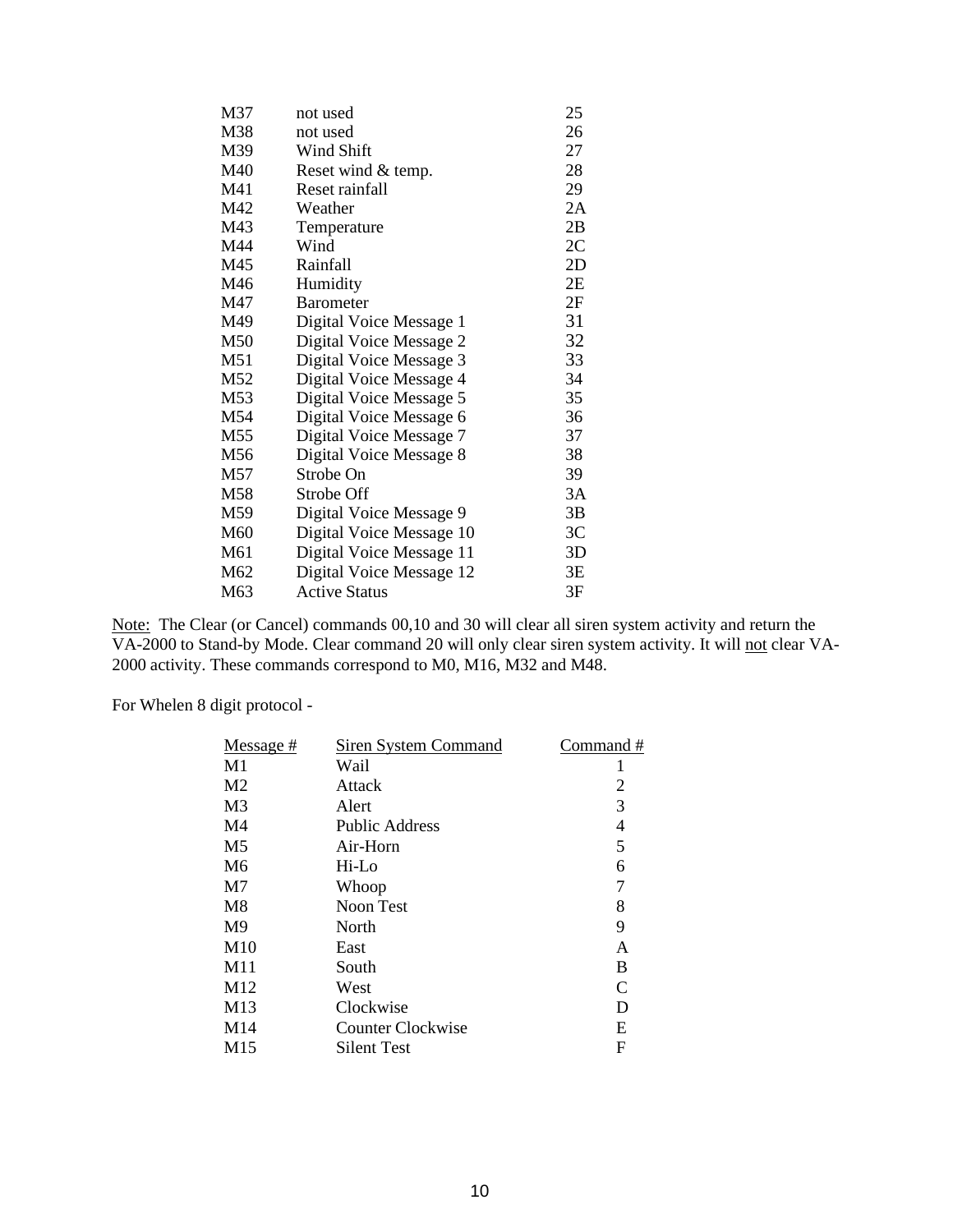For touch-tone protocol -

| $Message #$    | <b>Keypad Character</b> |
|----------------|-------------------------|
| M1             | 1                       |
| M <sub>2</sub> | 2                       |
| M <sub>3</sub> | 3                       |
| M <sub>4</sub> | 4                       |
| M <sub>5</sub> | 5                       |
| M <sub>6</sub> | 6                       |
| M <sub>7</sub> | 7                       |
| M8             | 8                       |
| M <sub>9</sub> | 9                       |
| M10            | A                       |
| M11            | B                       |
| M12            | $\mathcal{C}$           |
| M13            | D                       |
| M14            | $\ast$                  |
| M15            | #                       |
| <b>CANCEL</b>  | 0                       |

## **Internal Controls**

The VA-2000 is equipped with a four position Dip Switch for additional control of certain functions. The Dip Switches are intended for factory use or trained service personnel only. The switch functions are defined as follows:

| <b>DIP</b><br><b>SWITCH</b> | <b>FUNCTION</b> |                                                                                                                                                    |
|-----------------------------|-----------------|----------------------------------------------------------------------------------------------------------------------------------------------------|
| DS 1                        |                 | $On = Displays all received data.$<br>Off <sup>*</sup> = Displays only valid messages.                                                             |
| DS 2                        |                 | $On^* =$ Backlighting turns off after 3 minutes.<br>$\text{Off} = \text{Backlighting follows normal control.}$                                     |
| DS <sub>3</sub>             |                 | $On^* =$ Optional relay, audio path and speaker turn off after 3 minutes.<br>Off $=$ Optional relay, audio path and speaker follow normal control. |
| DS 4                        |                 | $On =$ Battery option installed<br>$\text{Off} = \text{Battery option not installed}$                                                              |
|                             | $* =$ default   |                                                                                                                                                    |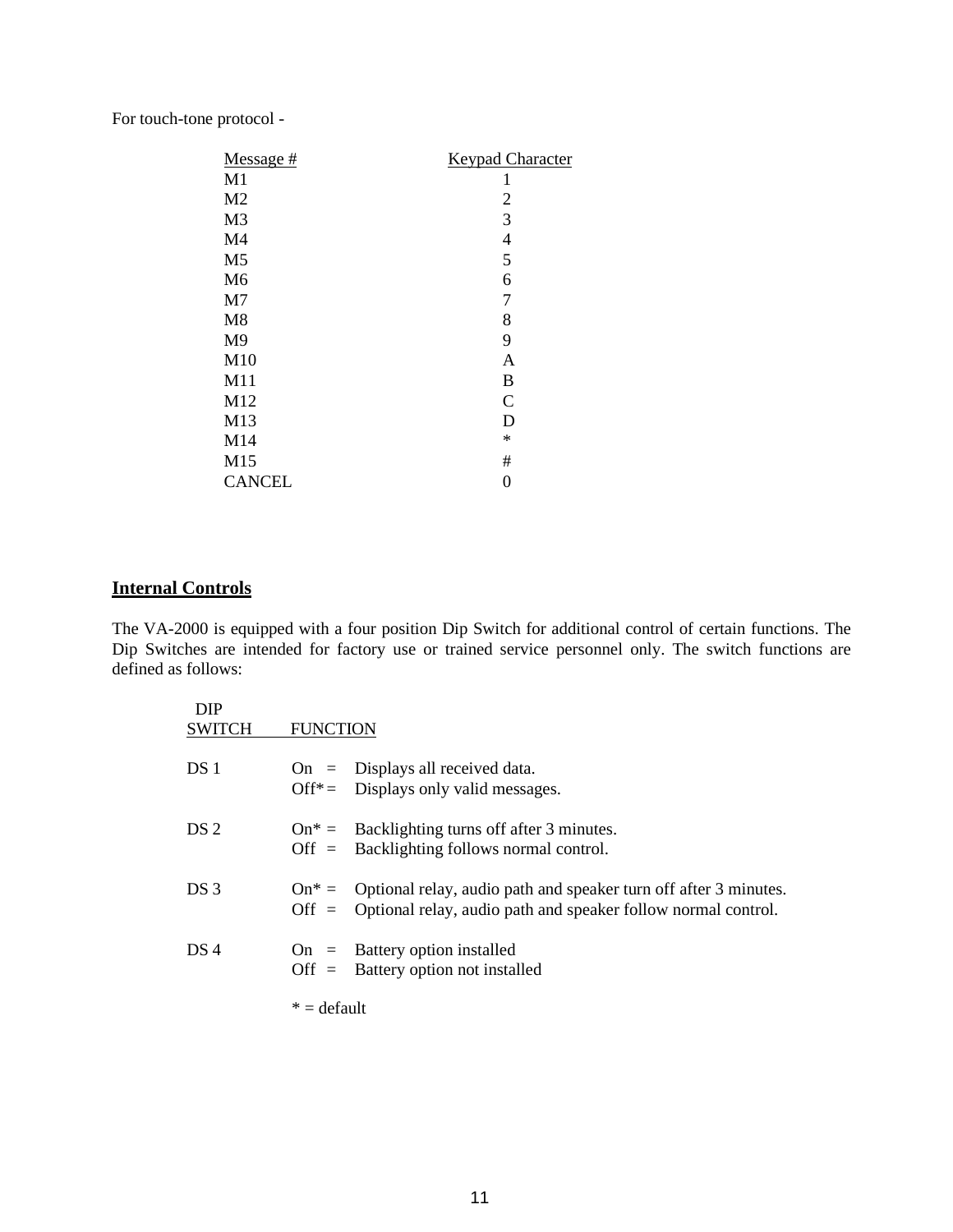## **VA-2000 SPECIFICATIONS**

## **GENERAL -**

| <b>Input Power:</b>         | 12 volt DC nominal, 40 mA typ., 225 mA max.<br>UL listed wall mount transformer.                                                                                                                                                                                               |
|-----------------------------|--------------------------------------------------------------------------------------------------------------------------------------------------------------------------------------------------------------------------------------------------------------------------------|
| <b>Physical:</b>            | Desktop design, driftwood color.<br>3.4" H x 5.9" W x 7.6" D.<br>3.6 pounds.                                                                                                                                                                                                   |
| <b>Environmental:</b>       | Operating temperature, 0 to 60 degrees C.<br>Humidity, 0-95%, non-condensing.                                                                                                                                                                                                  |
| <b>Communication:</b>       | Radio receiver and antenna,<br>Typical freq. ranges:<br>132-174 MHz<br>403-430, 450-470 MHz<br>806-824, 851-869 MHz<br>928-929, 952-960 MHz<br>DTMF protocol; Whelen 10 digit format or other<br>3-8 digit formats. Digit rate programmable from<br>1 to 15 digits per second. |
| <b>Controls:</b>            | Clear, Display Backlight, Test.                                                                                                                                                                                                                                                |
| <b>Indicators:</b>          | Flashing, high intensity red LED.                                                                                                                                                                                                                                              |
| Display:                    | 32 character LCD, 2 line by 16 characters, 5.55 mm high.<br>Internal Backlighting.                                                                                                                                                                                             |
| <b>Tone alert:</b>          | Piezo, 3.7 KHz tone.<br>106 dBa, nominal.                                                                                                                                                                                                                                      |
| <b>Message</b><br>Capacity: | 1500 total characters.<br>Up to 96 characters per message.<br>Page scrolling.                                                                                                                                                                                                  |
| <b>OPTIONS -</b>            |                                                                                                                                                                                                                                                                                |
| <b>Battery:</b>             | 12 volt DC battery back up.<br>Gel-type, sealed battery.<br>Internal battery charger.<br>24 hour stand by, followed by 30 minute warning activation.                                                                                                                           |
| <b>Relay:</b>               | 2 Form C, NO, NC.<br>1 Amp @ 24 VDC or 125 VAC.                                                                                                                                                                                                                                |